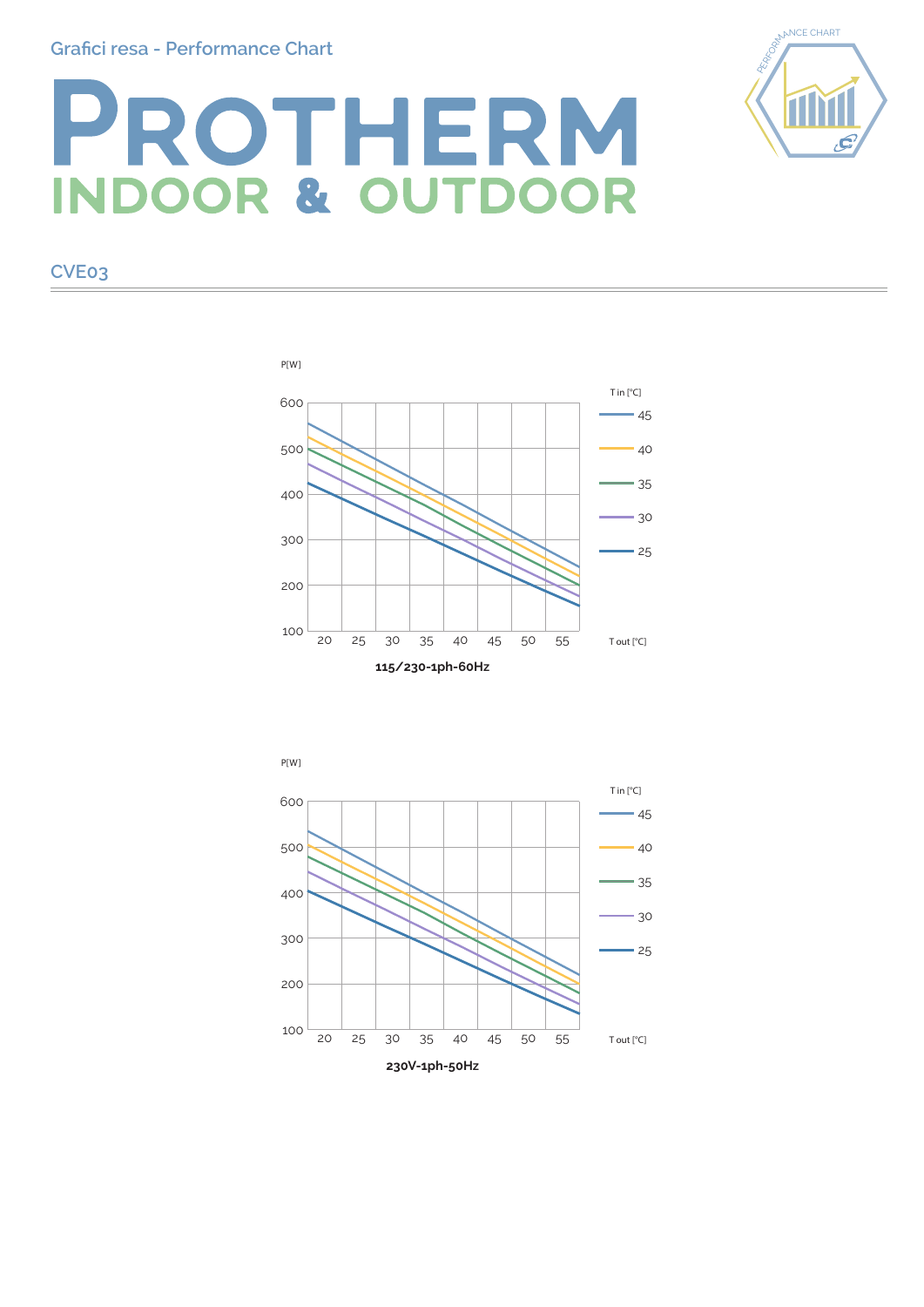



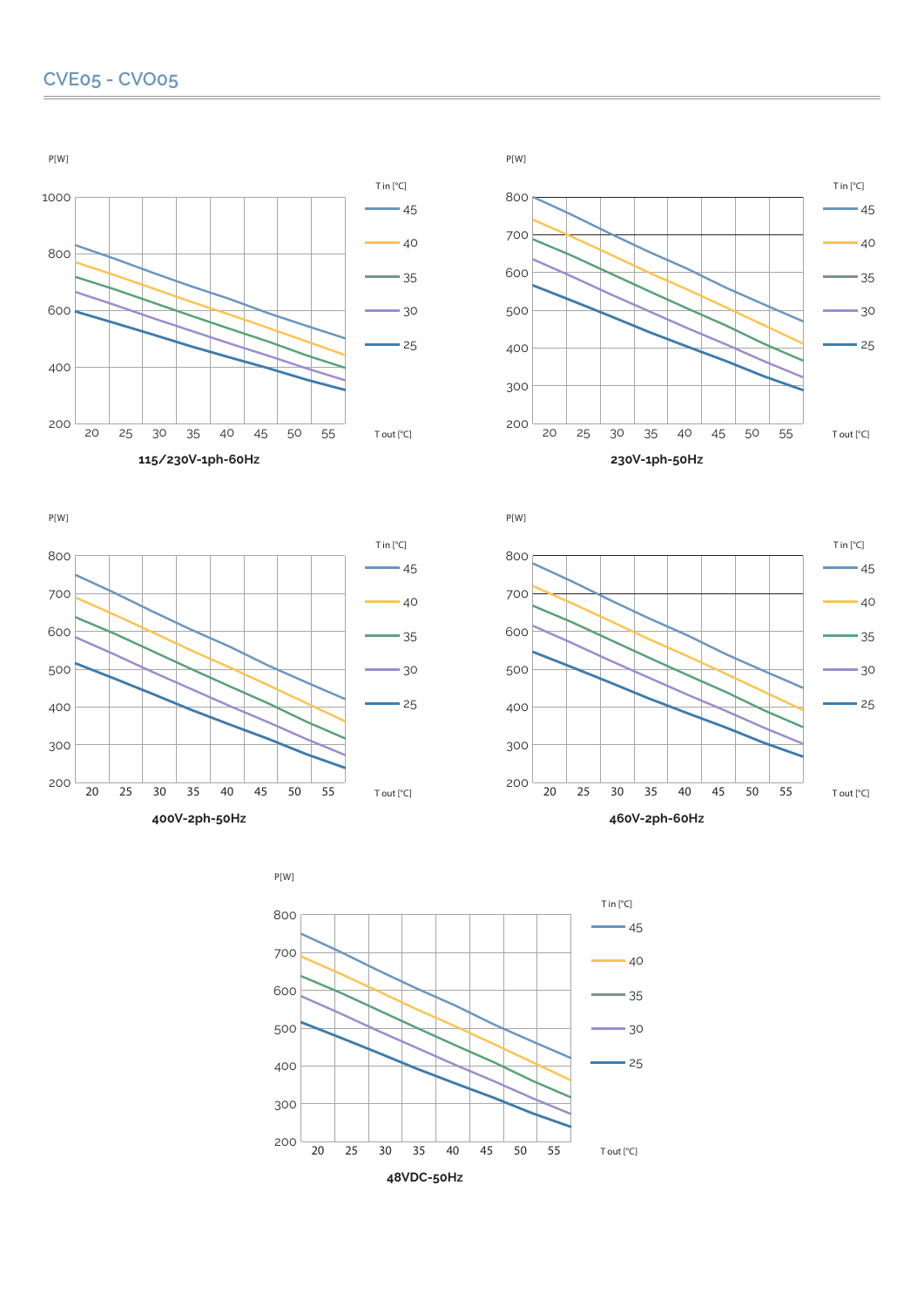



**115/230V-1ph-60Hz**









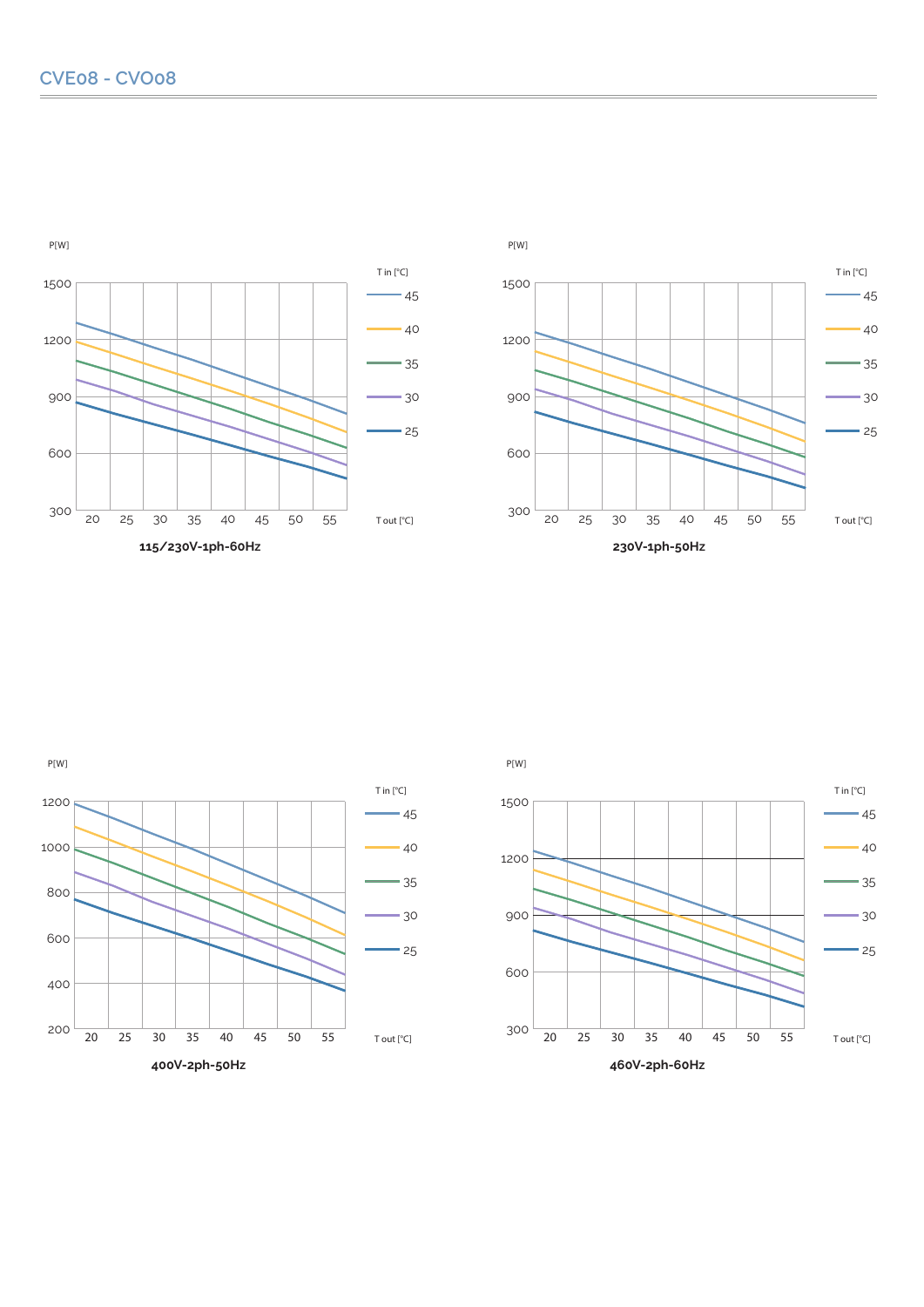P[W]









P[W]

**115/230V-1ph-60Hz**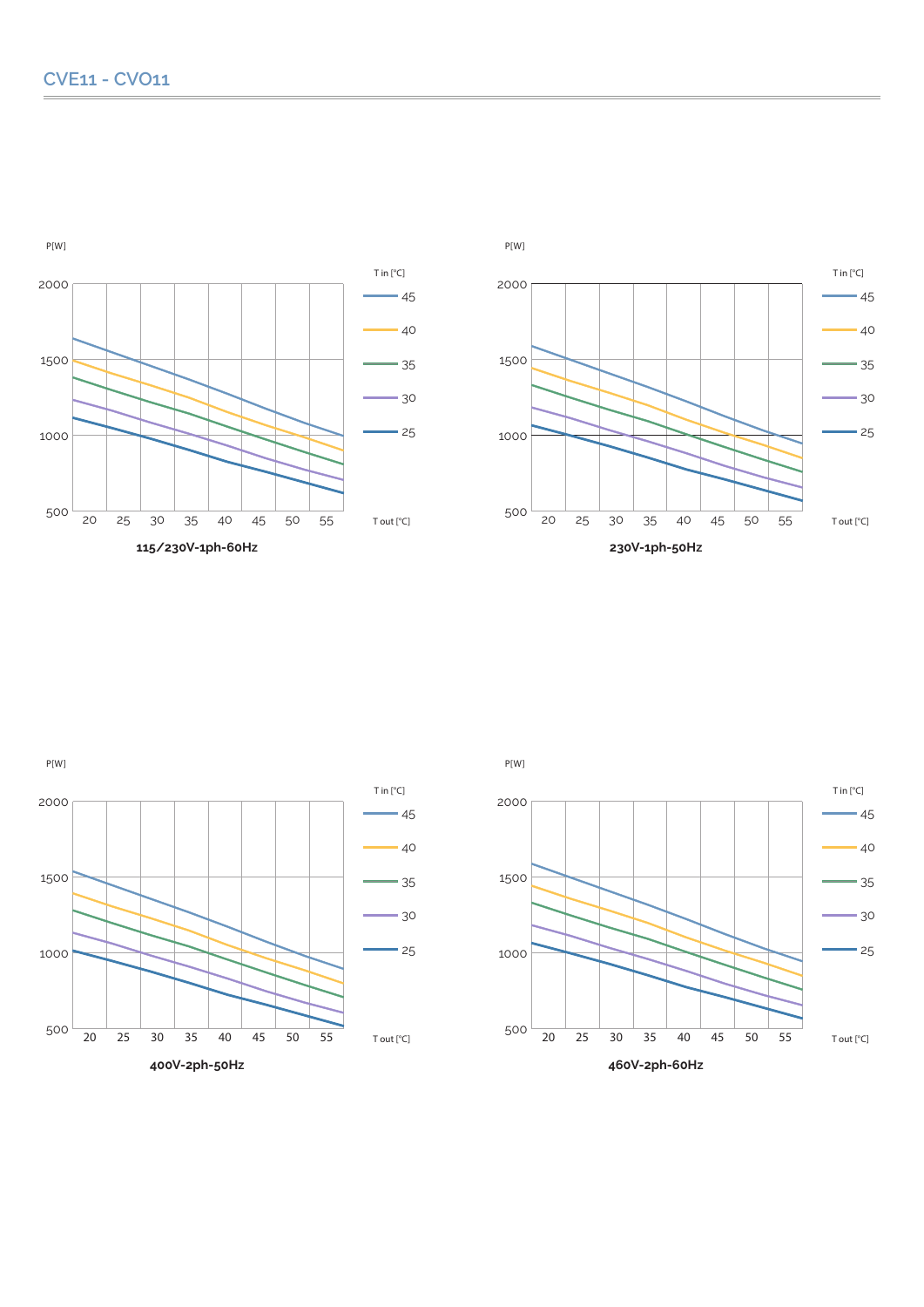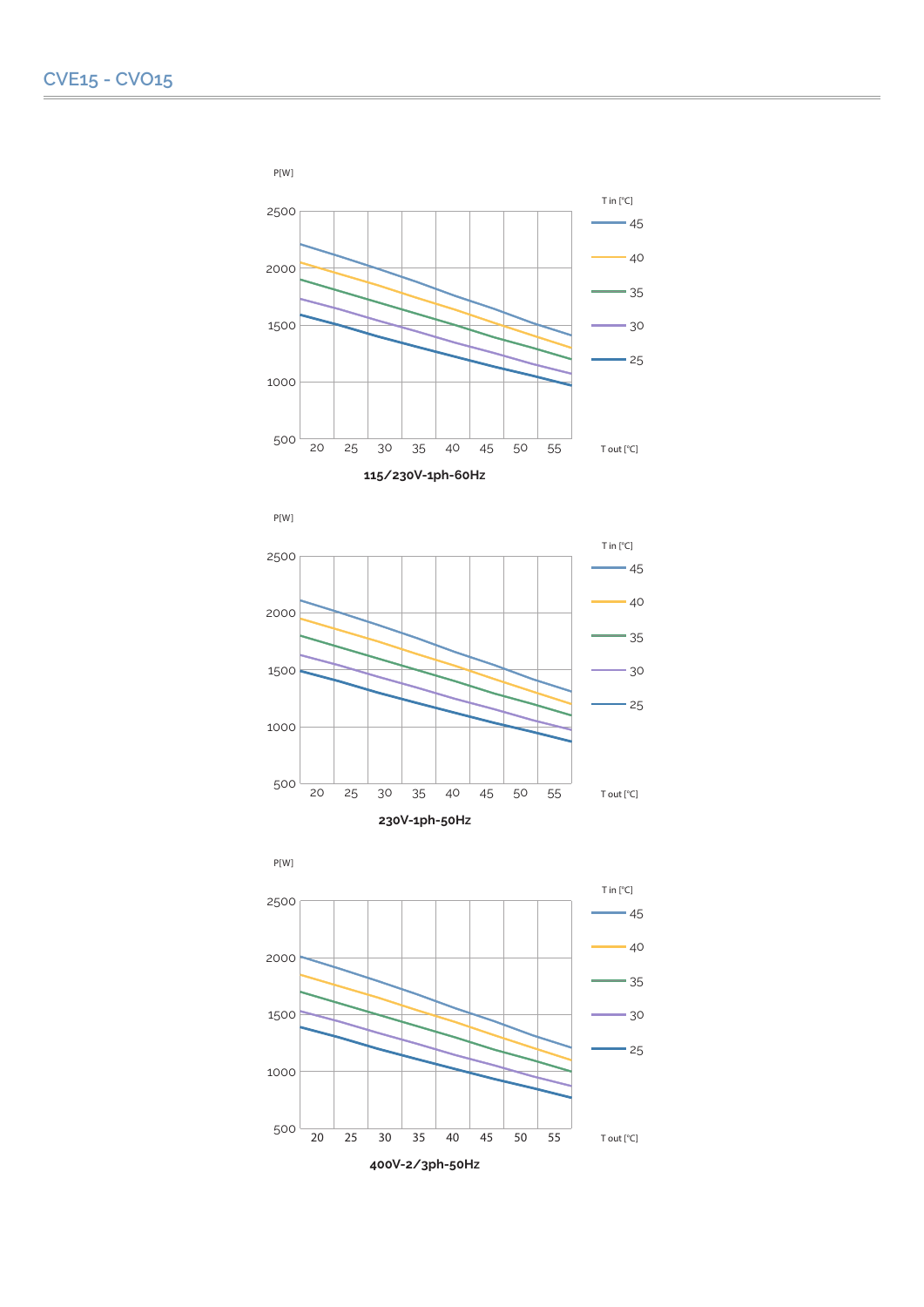





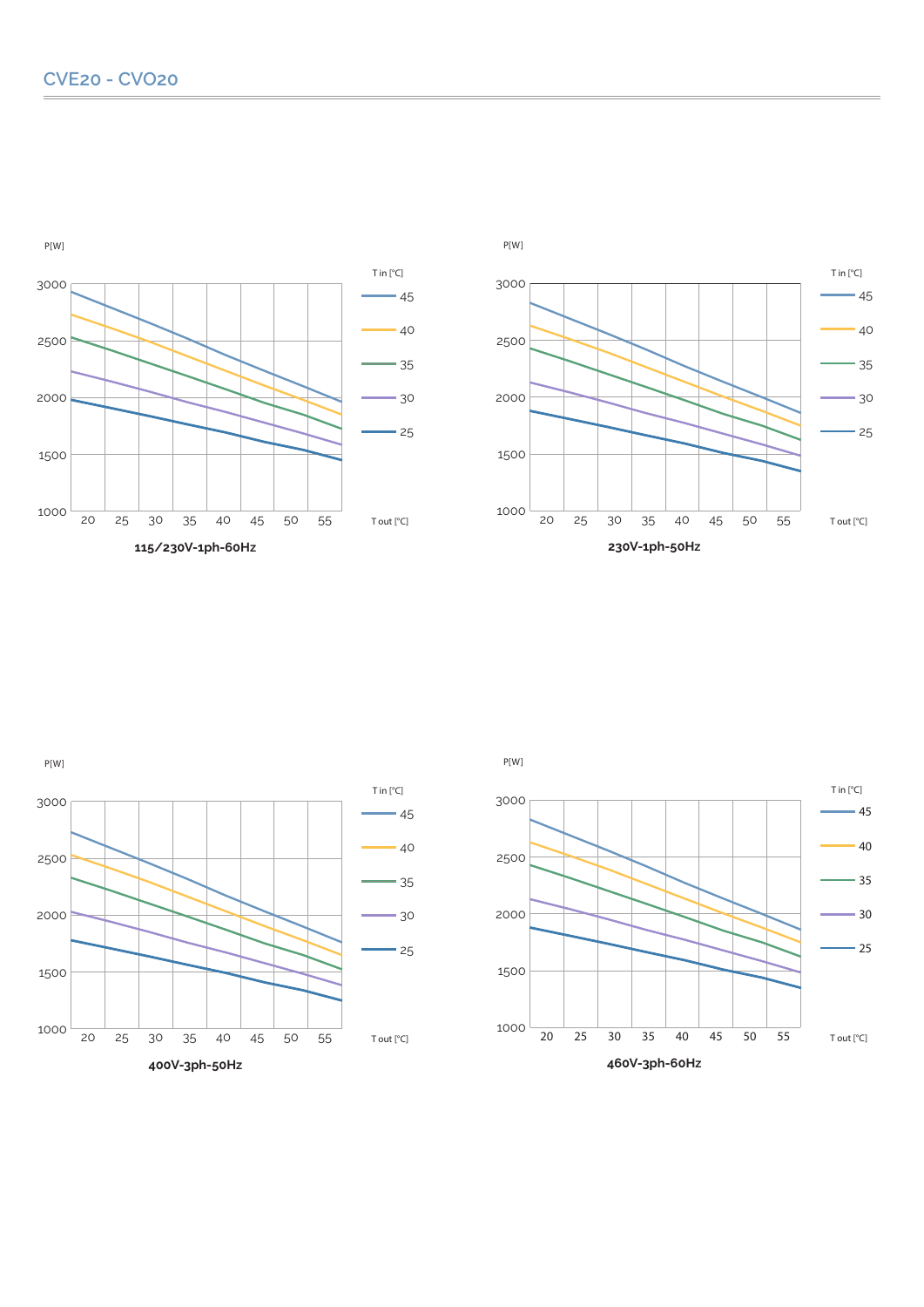







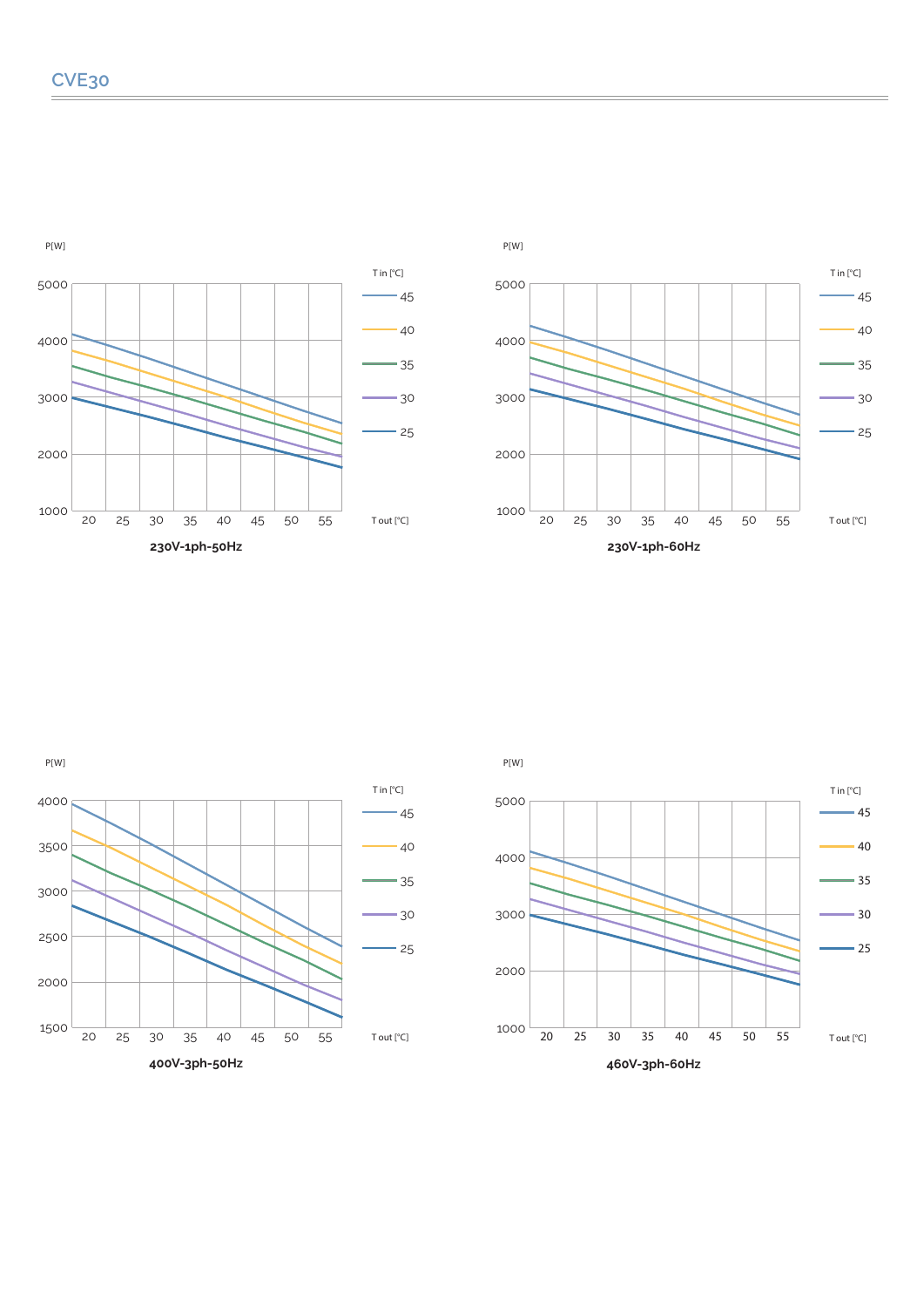P[W]





 $-45$ 

T in [°C]

 $-40$ 

 $-35$ 

 $-30$ 

 $-25$ 

T out [°C]



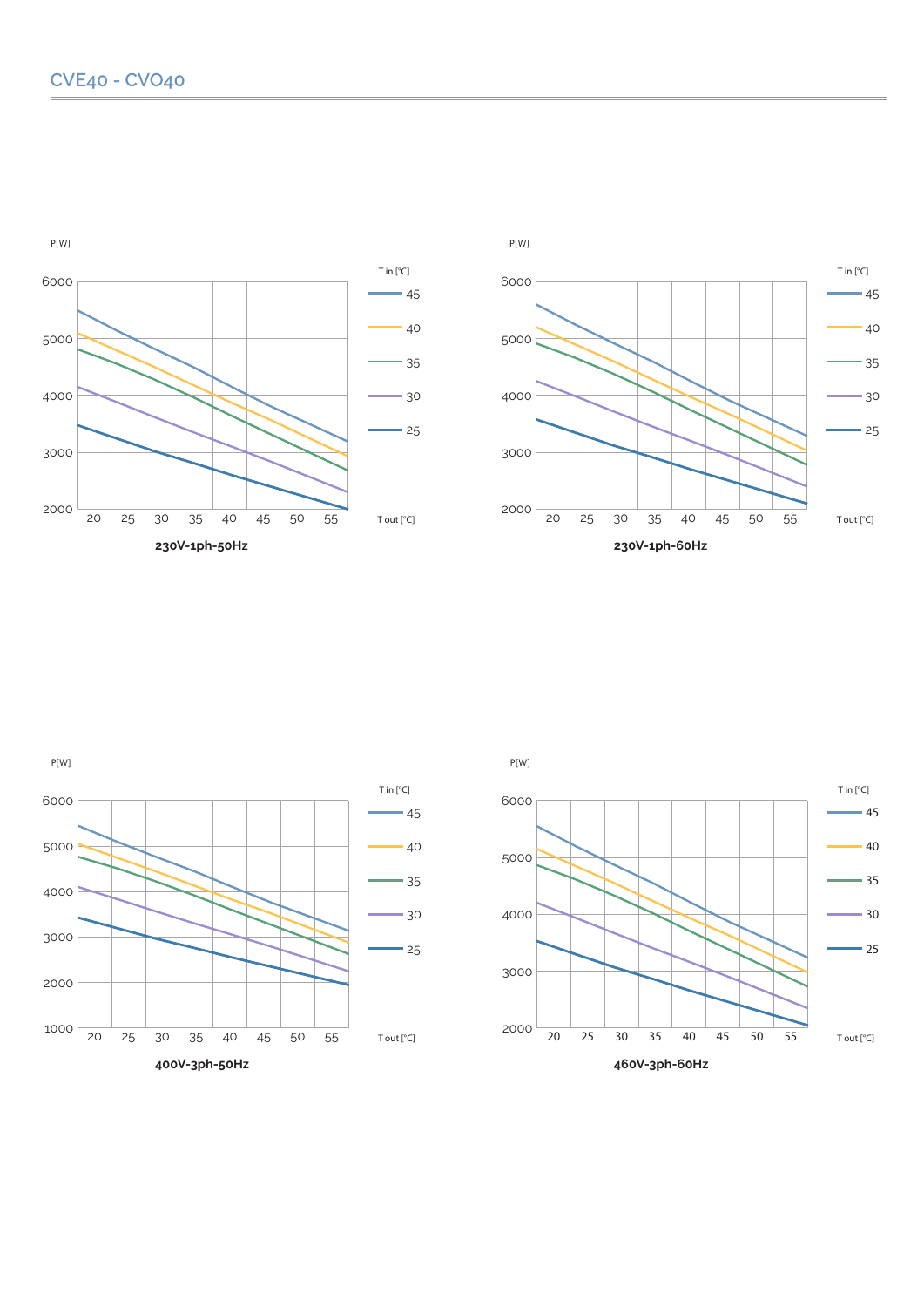

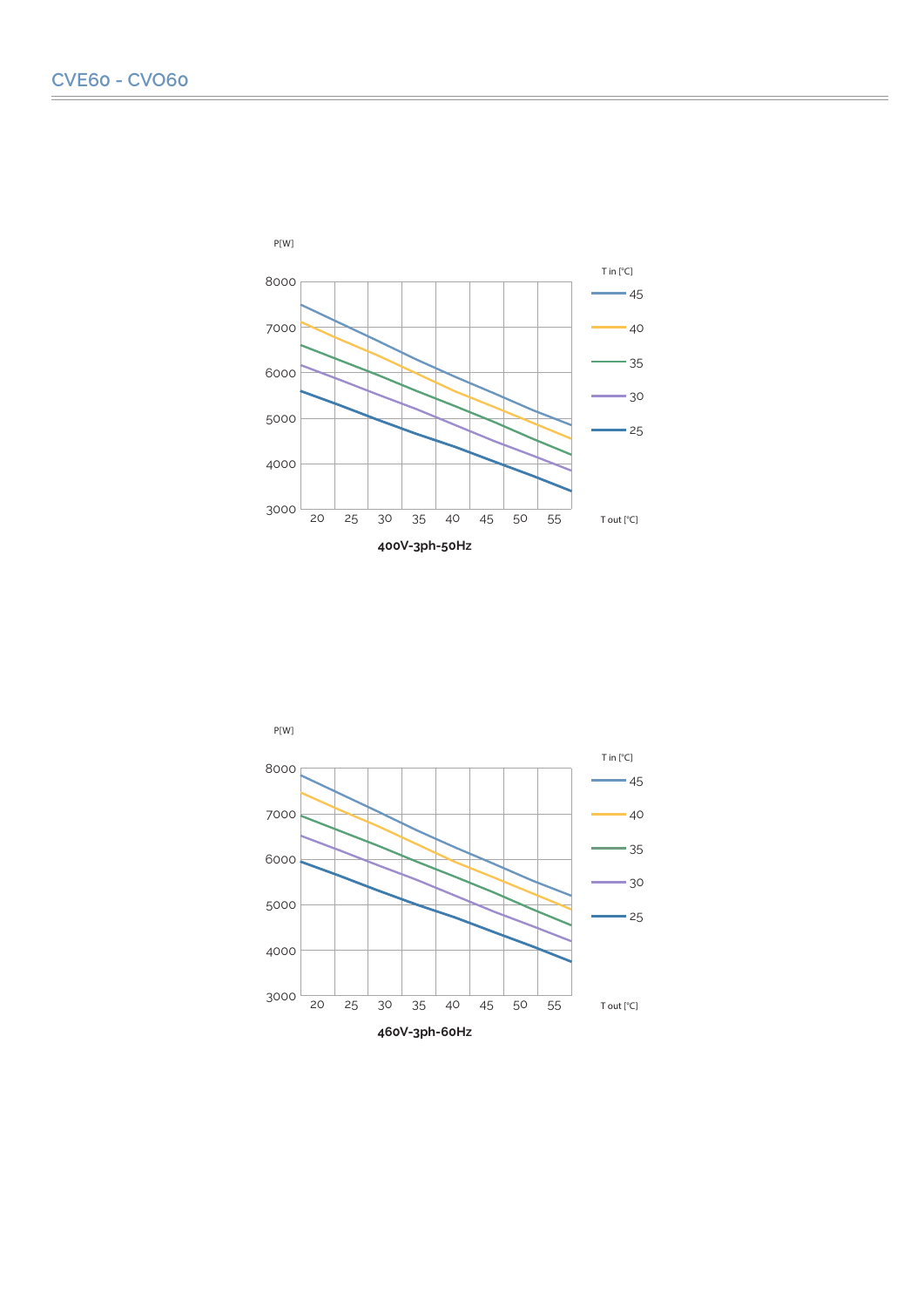